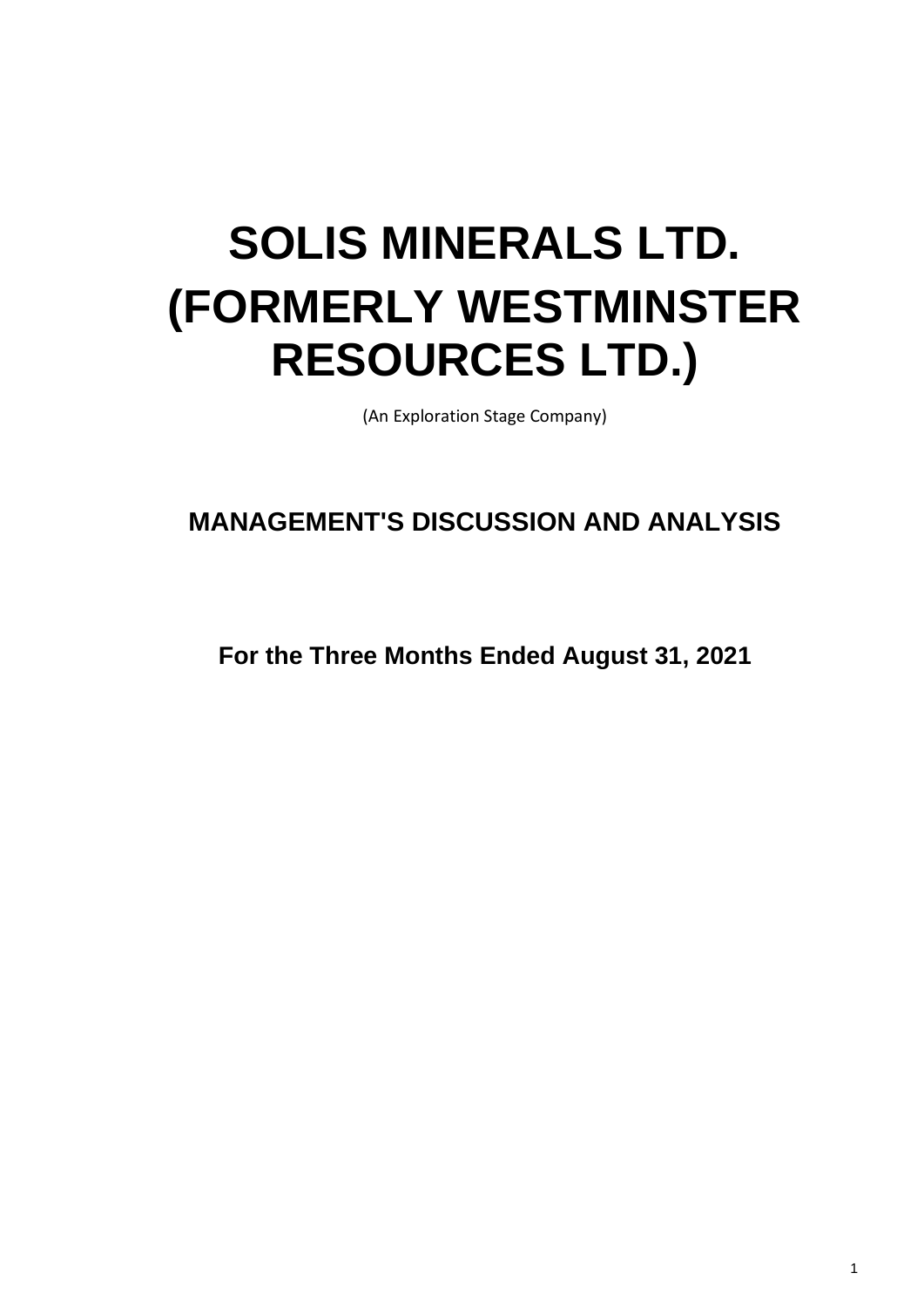# **SOLIS MINERALS LTD.** *(An Exploration Stage Company)* **Management's Discussion and Analysis – Quarterly Highlights** For the three months ended August 31, 2021 (Expressed in Canadian Dollars - Unaudited)

# **CAUTIONARY STATEMENT REGARDING FORWARD-LOOKING INFORMATION**

Certain information contained or incorporated by reference in this MD&A, including any information as to our future financial or operating performance, constitutes "forward-looking statements". All statements, other than statements of historical fact, are forward-looking statements. The words "believe", "expect", "anticipate", "contemplate", "target", "plan", "intends", "continue", "budget", "estimate", "may", "will", "schedule" and similar expressions identify forward-looking statements. Forward-looking statements are necessarily based upon a number of estimates and assumptions that, while considered reasonable by us, are inherently subject to significant business, economic and competitive uncertainties and contingencies. Known and unknown factors could cause actual results to differ materially from those projected in the forward-looking statements. Such factors include, but are not limited to: fluctuations in the currency markets; fluctuations in the spot and forward price of gold or other commodities; changes in national and local government legislation, taxation, controls, regulations and political or economic developments in Canada and in other countries; business opportunities that may be presented to, or pursued by, us; operating or technical difficulties in connection with mining or development activities; employee relations; litigation; the speculative nature of exploration and development, including the risks of obtaining necessary licenses and permits; and contests over title to properties, particularly title to undeveloped properties. In addition, there are risks and hazards associated with the business of exploration, development and mining, including environmental hazards, industrial accidents, unusual or unexpected formations, pressures, cave-ins, flooding and the risk of inadequate insurance, or inability to obtain insurance, to cover these risks. Many of these uncertainties and contingencies can affect our actual results and could cause actual results to differ materially from those expressed or implied in any forward-looking statements made by, or on behalf of, us. Readers are cautioned that forward-looking statements are not guarantees of future performance. All of the forward-looking statements made in this MD&A are qualified by these cautionary statements.

We disclaim any intention or obligation to update or revise any forward-looking statements whether as a result of new information, future events or otherwise, except to the extent required by applicable laws.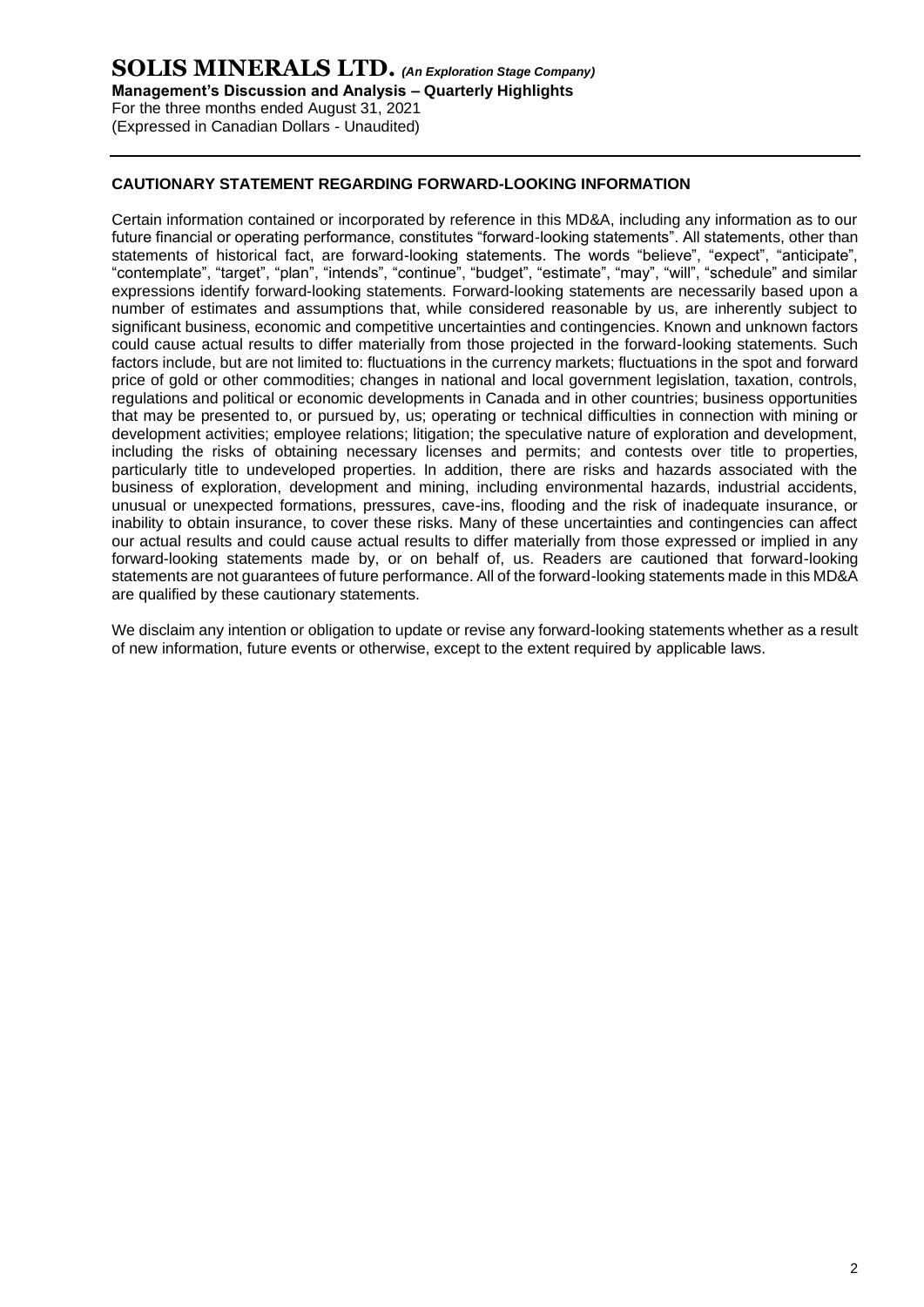# **1.1 Date**

The following management's discussion and analysis ("MD&A"), which is dated October 29, 2021 provides a review of the activities, results of operations and financial condition of Solis Minerals Ltd. ("the Company" or "Solis"), as at August 31, 2021 as well as future prospects of the Company. This MD&A should be read in conjunction with the unaudited condensed interim consolidated financial statements of the Company as at and for the three months ended August 31, 2021 (the "Interim Financial Statements"), together with the audited consolidated financial statements of the Company as at and for the year ended May 31, 2021. All dollar amounts in this MD&A are expressed in Canadian dollars unless otherwise specified (the Company's financial statements are prepared in Canadian dollars). Additional information relating to the Company is available on SEDAR at [www.sedar.com.](http://www.sedar.com/)

Effective July 21, 2021, the Company began trading under the name Solis Minerals Ltd. under the symbol SLMN.

# **1.2 Overall Performance**

# *1.2.1 Introduction*

Solis is a TSX Venture Exchange listed company (symbol – SLMN). Solis is a resource company that is conducting exploration in southern Peru, through its wholly-owned subsidiary, Westminster Peru S.A.C and in Chile through its wholly-owned subsidiary Westminster Chile SpA. The mineral concessions, which have been acquired by staking, option agreements and through outright purchases, are prospective for mostly copper and gold in Southern Peru and Northern Chile.

In Peru, Solis is focused on the Ilo Norte and Ilo Este copper/gold projects in the highly-prospective coastal IOCG/Porphyry Copper belt of southern Peru, mostly in the districts of Moquegua and Tacna. Within 100 km of the Projects, the region is the source of around half of Peru's copper production (the world's third largest copper producing nation). Ilo Norte is an IOCG system, with a subsidiary high-grade copper-skarn target, while Ilo Este is a copper-gold-molybdenum porphyry system. Two less-advanced projects cover geophysical targets in the same area.

The Mostazal project in Chile hosts an undrilled classic copper porphyry target along with significant highgrade copper-silver mineralization at surface. The Company plans to prioritise the porphyry target but will also advance the identified stratabound mantos-style mineralization, which is reported as a historical drillindicated resource. Recent pilot production of 120,000 tons grading 1.8% Cu was reported by a prior operator.

The Company also continues to review and investigate other projects which may fit the Company's overall capabilities and goals.

# *1.2.2 Financial condition*

At August 31, 2021, the Company had no long-term debt and its credit and interest rate risks are limited to interest bearing assets of cash. At August 31, 2021, the Company had \$1,654,581 in cash (May 31, 2021 – \$2,548,807) and working capital of \$1,153,832 (May 31, 2021 – \$2,106,867).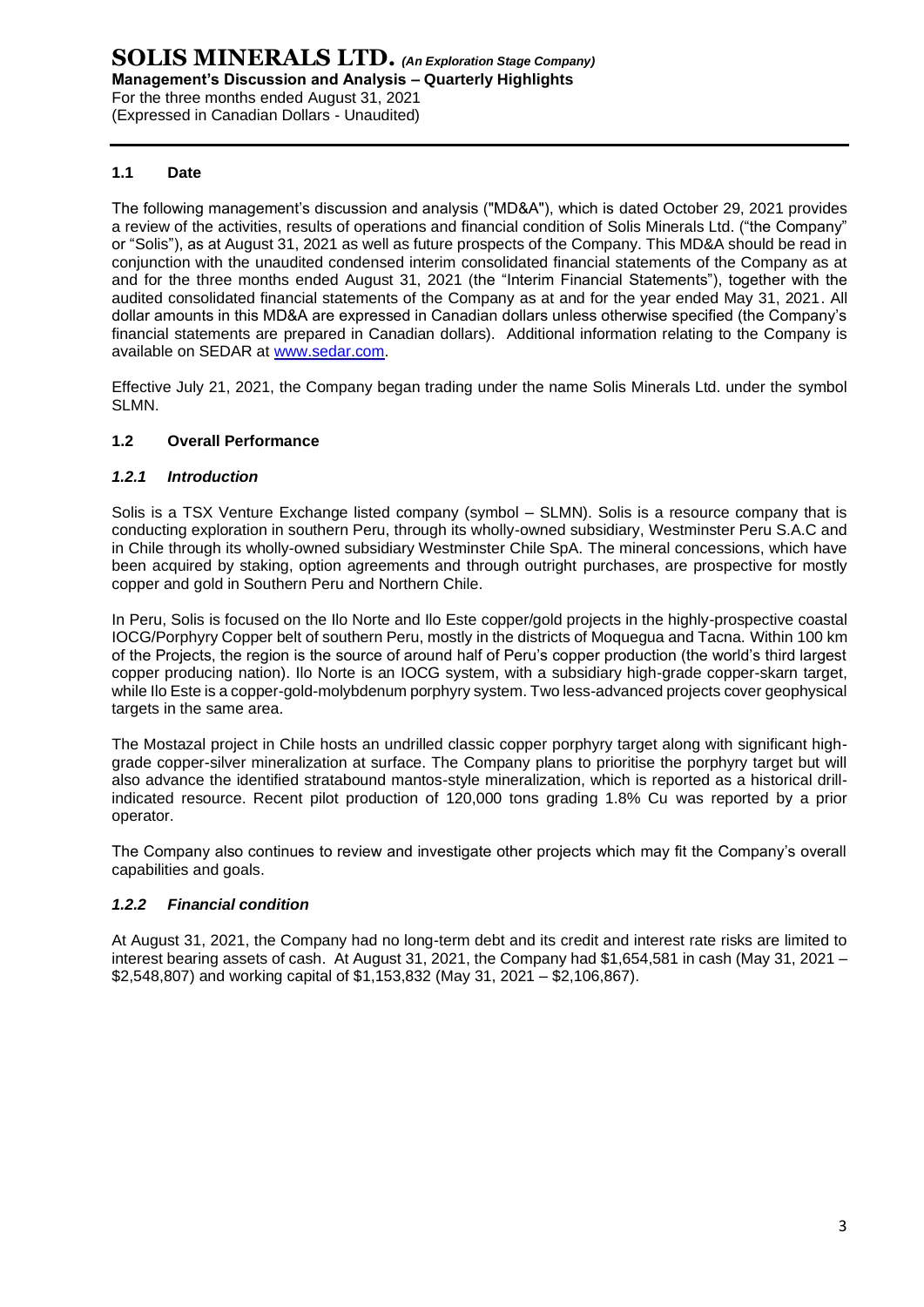# *1.2.3 Outlook and Recent Exploration Activity*

For the three months ended August 31, 2021, the Company's focus has been completing the Peru and Mostrazel acquisitions and the continuing review of other mineral projects that may fit within the Company's portfolio, and the potential sourcing of other additional funding and/or pursuing industry partnerships. The following information presents details on the Company's properties and recent exploration and evaluation activities in Peru and Chile.

# **Exploration Highlights**

#### *Ilo Norte (Peru)*

The Ilo Norte Project in southern Peru is an Iron Oxide Copper Gold (IOCG) exploration target with significant potential. The work to date has concentrated on a relatively small portion of the prospective part of the lease holding. Remote sensing and in-field mapping has demonstrated that the silica and potassic alteration halo that exists at the known mineralisation extends across the entire property. The initial recommendation is to complete a 3D induced polarisation survey, once all the data is properly centralised and complied.

#### *Ilo Este (Peru)*

Ilo Este, also in southern Peru, is a copper-gold porphyry deposit that has been eroded down to the midlevel of the system. There remains the potential to discover an ore body within the remnants of the porphyry that has been the focus of the majority of work thus far, and for other centres to be discovered within the lease holding to the north across the river and on the southern side of the Chololo fault. The initial recommendation, after data centralisation and compilation, is for alteration logging of core and rock chips, along with an extension of the magnetic survey, geological mapping and geochemical survey to the north side of the river.

# *Mostazal (Chile)*

The Mostazal project is located in Atacama region of Chile, 80 kilometres northeast of Copiapo. The Atacama Desert is among the richest copper regions on earth, hosting some of the world's most significant porphyry copper deposits. The property is situated within the 500-kilometre long, north-south trending Domeyko Fault System, the major structural control for the majority of Chile's largest copper mines including Escondida (BHP, Rio Tinto), Chuquicamata and the El Salvador mine (Codelco). The El Salvador porphyry deposit is 40-kilometres north of Mostazal, at a similar elevation and longitude.

#### **Qualified Person**

Technical information in this MD&A has been reviewed and approved by Derrick Strickland, P. Geo, a qualified person as defined in National Instrument 43-101.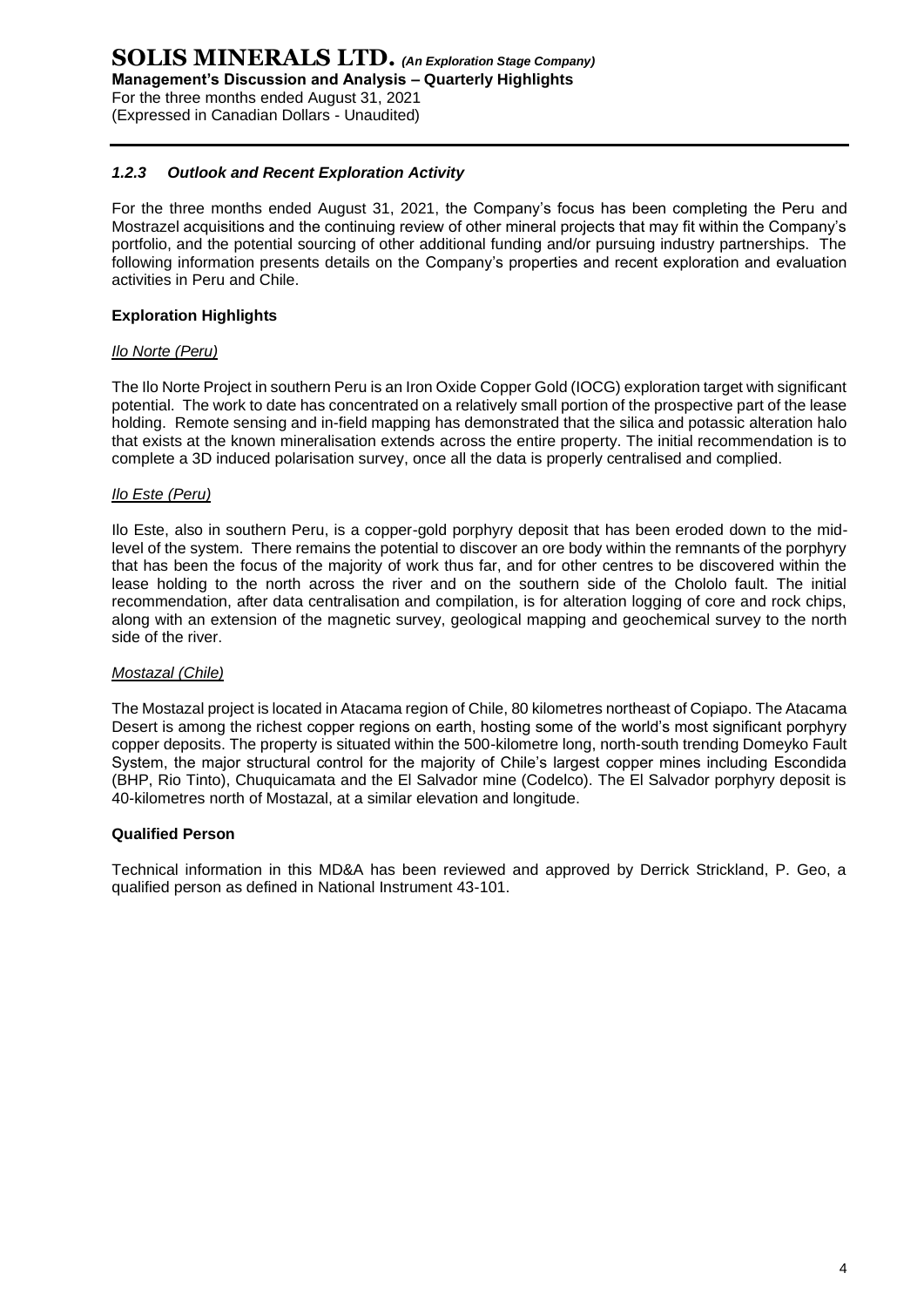# **1.3 Summary of Quarterly Results**

The following table sets out certain unaudited financial information of the Company for each of the last eight quarters, beginning with the first quarter of fiscal 2020. This financial information has been prepared in accordance International Accounting Standard ("IAS") 34 Interim Financial Reporting using accounting policies consistent with IFRS issued by the International Accounting Standards Board ("IASB").

Quarterly results are highly variable for exploration companies depending on whether the Company has any property write-downs, share-based payments expenses and gain or losses resulting from foreign exchange.

|                               | Income (loss)<br>per quarter | <b>Fully</b><br>diluted<br>income<br>(loss) per<br>share |        |  |
|-------------------------------|------------------------------|----------------------------------------------------------|--------|--|
|                               |                              |                                                          |        |  |
| Sept. 1, 2019 - Nov. 30, 2019 | \$<br>(71, 370)              | \$                                                       | (0.01) |  |
| Dec. 1, 2019 - Feb. 29, 2020  | \$<br>(108, 422)             | \$                                                       | (0.01) |  |
| Mar. 1, 2020 - May. 31, 2020  | \$<br>(147, 810)             | \$                                                       | (0.02) |  |
| Jun. 1, 2020 - Aug. 31, 2020  | \$<br>(99,010)               | \$                                                       | (0.01) |  |
| Sept. 1, 2020 - Nov. 30, 2020 | \$<br>491,480                | \$                                                       | 0.04   |  |
| Dec. 1, 2020 - Feb. 28, 2021  | \$<br>(327, 690)             | \$                                                       | (0.01) |  |
| Mar. 1, 2021 - May 31, 2021   | \$<br>(249, 753)             | \$                                                       | (0.01) |  |
| Jun. 1, 2021 - Aug. 31, 2021  | \$<br>(712, 391)             | \$                                                       | (0.02) |  |

During the three month ended August 31, 2021, the Company incurred a loss of \$712,391 which was primarily attributable to accounting, audit and legal of \$254,085, and share-based compensation of \$253,300.

During the three month ended November 30, 2020, the Company incurred an income of \$491,480 which was primarily attributable to gain on settlement of accounts payables and accrued liabilities.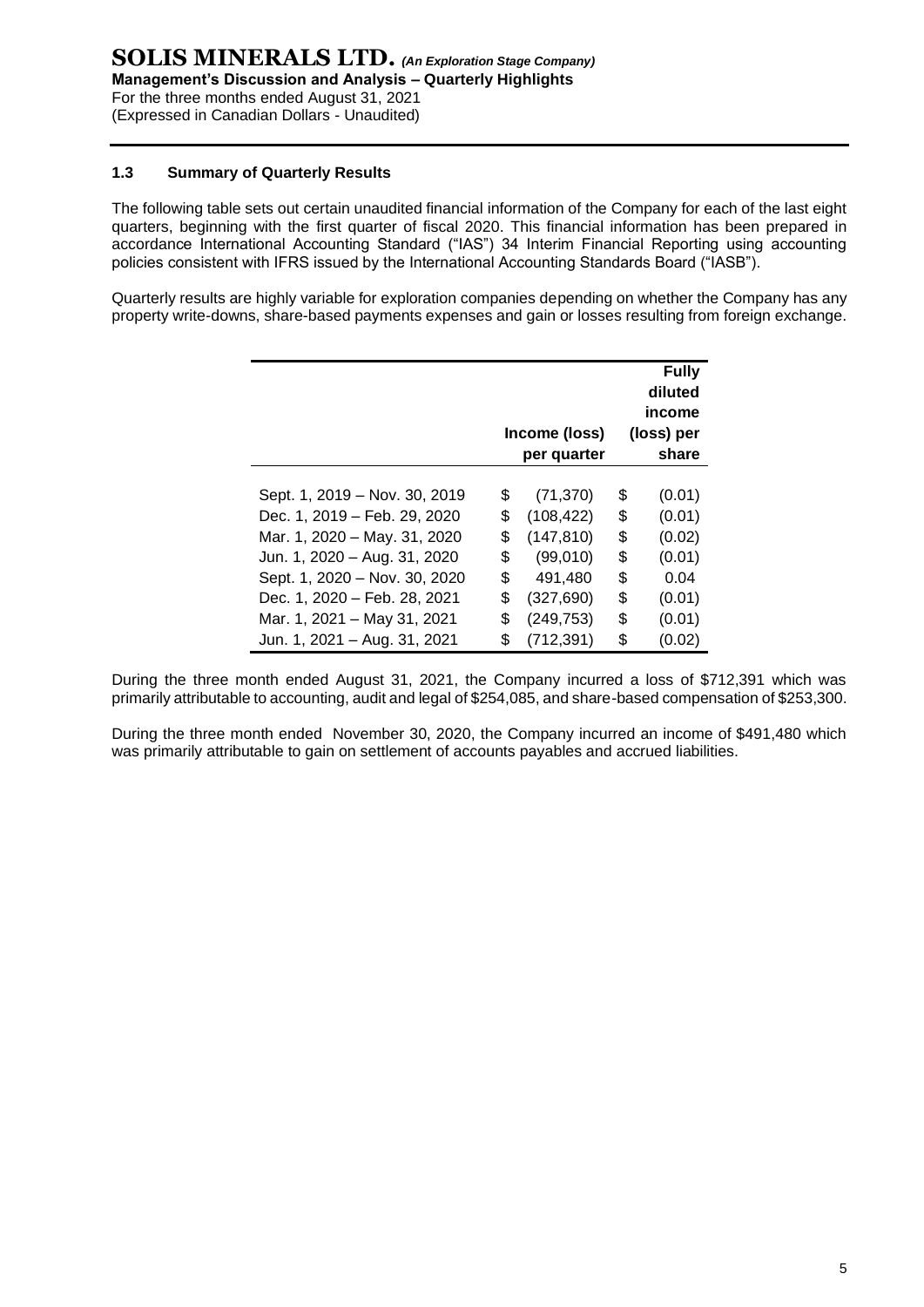# **1.4 Results of Operations**

During the three months ended August 31, 2021 and year ended May 31, 2021, exploration expenditures were as follows:

|                                             | Balance as  |    |           | Balance as  |     |           | Balance as    |
|---------------------------------------------|-------------|----|-----------|-------------|-----|-----------|---------------|
|                                             | at May 31,  |    |           | at May 31,  |     |           | at August 31, |
|                                             | 2020        |    | Additions | 2021        |     | Additions | 2021          |
| Norte/llo<br>Project,<br>llo<br><b>Este</b> |             |    |           |             |     |           |               |
| Peru:                                       |             |    |           |             |     |           |               |
| Acquisition costs                           | \$3,118,810 | \$ | 87,301    | \$3,206,111 | \$  | 163,334   | \$3,369,445   |
| <b>Exploration expenditures</b>             |             |    |           |             |     |           |               |
| Consulting and engineering                  | 81,630      |    |           | 81,630      |     |           | 81,630        |
| Write-down                                  | (84, 101)   |    |           | (84, 101)   |     |           | (84, 101)     |
|                                             | 3,116,339   |    | 87,301    | 3,203,640   |     | 163,334   | 3,366,974     |
| La Ronge, Saskatchewan:                     |             |    |           |             |     |           |               |
| Acquisition costs                           | 70,000      |    |           | 70,000      |     |           | 70,000        |
| <b>Exploration expenditures</b>             |             |    |           |             |     |           |               |
| Consulting and engineering                  |             |    | 1,575     | 1,575       |     |           | 1,575         |
| Write-down                                  |             |    | (71, 575) | (71, 575)   |     |           | (71, 575)     |
|                                             | 70,000      |    | (70,000)  |             |     |           |               |
| Mostazal, Chile:                            |             |    |           |             |     |           |               |
| Acquisition costs                           |             |    | 43,433    | 43,433      |     | 260,283   | 303,716       |
| <b>Exploration expenditures</b>             |             |    |           |             |     |           |               |
| Consulting and engineering                  |             |    | 112,930   | 112,930     |     | 52,107    | 165,037       |
|                                             |             |    | 156,363   | 156,363     |     | 312,390   | 468,753       |
|                                             |             |    |           |             |     |           |               |
|                                             | \$3,186,339 | S  | 173,664   | \$3,360,003 | \$. | 475,724   | \$3,835,727   |

# **Ilo Norte and Ilo Este, Peru**

On February 6, 2018, the Company signed an agreement, subsequently amended, to acquire a 100% interest in a portfolio of concessions in southern Peru. This transaction closed in July 2018.

As consideration, the Company:

- i) paid \$189,525 (US\$150,000) on signing of the agreement;
- ii) issued 3,800,000 common shares with a fair value of \$2,470,000 during the year ended May 31, 2019;
- iii) issued 190,000 finder fee shares with a fair value of \$123,500 during the year ended May 31, 2019; and
- iv) settled US\$100,000 (\$135,263) as a final payment by issuing shares resulting in a gain of \$81,158 on the settlement of debt during the year ended May 31, 2021.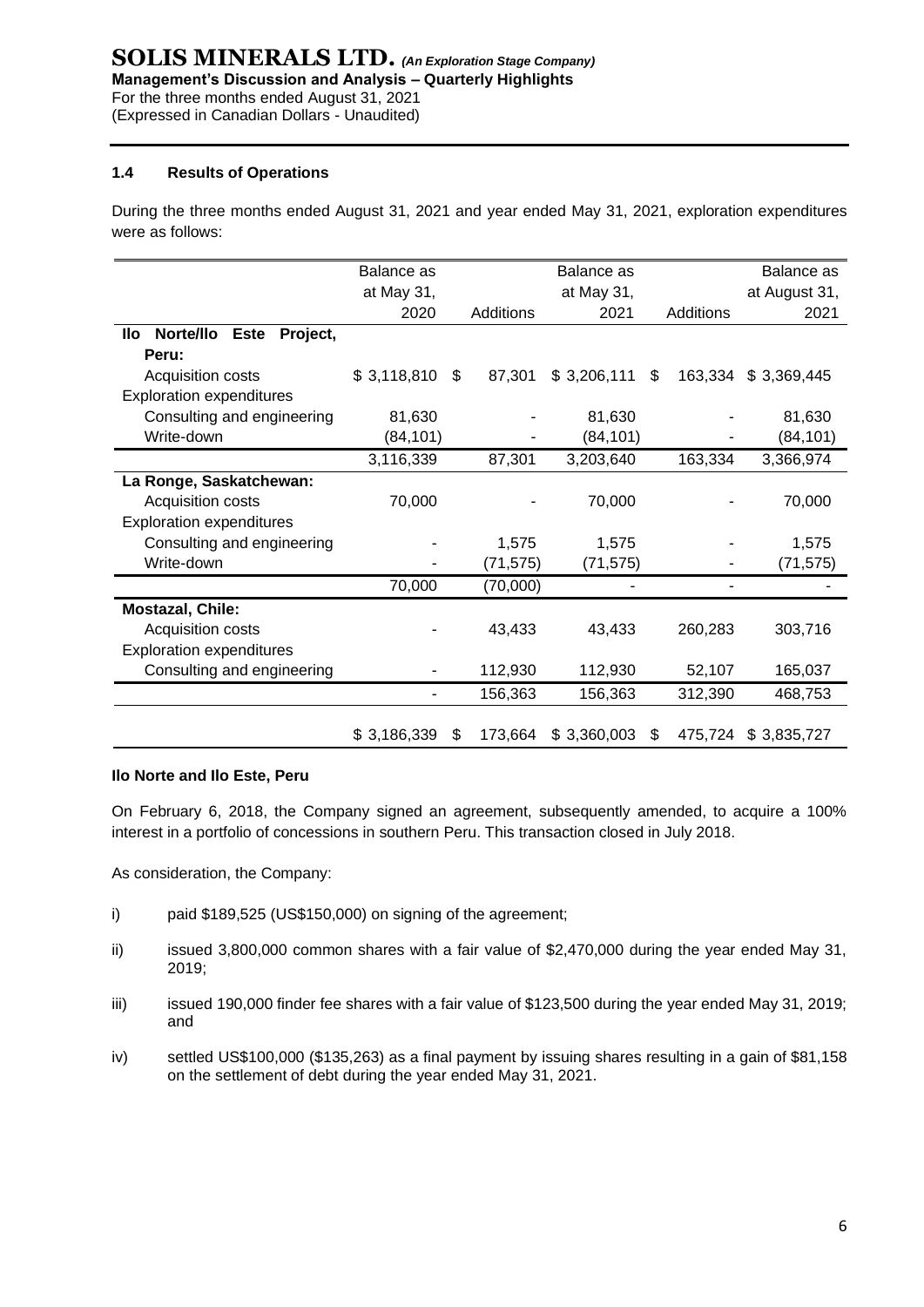# **SOLIS MINERALS LTD.** *(An Exploration Stage Company)* **Management's Discussion and Analysis – Quarterly Highlights** For the three months ended August 31, 2021 (Expressed in Canadian Dollars - Unaudited)

During the year ended May 31, 2019, the Company did not renew certain claims and recorded a write down of \$84,801.

# **La Ronge, Saskatchewan**

During the year ended May 31, 2019, the Company earned a 50% interest in two mineral claims located in the La Ronge district of Saskatchewan by issuing 400,000 common shares with a fair value of \$70,000. The Company has the option to earn an additional 30% in the property by making the following payments:

|                                | Number of<br><b>Common Shares</b> | <b>Exploration</b><br><b>Expenditures</b> | Ownership<br><b>Interest</b> |  |
|--------------------------------|-----------------------------------|-------------------------------------------|------------------------------|--|
| On or before December 11, 2020 | 400.000                           | 100,000                                   | 10%                          |  |
| On or before December 11, 2021 |                                   | 100.000                                   | 10%                          |  |
| On or before December 11, 2022 | -                                 | 200,000                                   | 10%                          |  |

During the year ended May 31, 2021, the Company wrote-off \$71,575 of exploration and evaluation assets to reduce the carrying value to \$Nil as the option agreement was terminated during the year ended May 31, 2021.

# **Mostazal, Chile**

During the year ended May 31, 2021, the Company entered into an option agreement to earn up to 100% interest in two stages in Mostazal Copper property in Chile via shares in several Chilean entities.

The acquisition terms to acquire the 100% interest are cumulative cash payments of US\$5,000,000 and exploration expenditures of US\$5,000,000 as follows:

|                            | <b>Payment</b><br><b>IUSDI</b> | <b>Exploration</b><br><b>Expenditures</b><br><b>IUSDI</b> | Ownership<br><b>Interest</b><br>(cumulative) |
|----------------------------|--------------------------------|-----------------------------------------------------------|----------------------------------------------|
| On or before June 23, 2021 | 200,000 (paid)                 | \$                                                        |                                              |
| On or before June 23, 2022 | 300,000                        | 450,000                                                   |                                              |
| On or before June 23, 2023 | 800,000                        | 750,000                                                   | -                                            |
| On or before June 23, 2024 | 1,600,000                      | 1,400,000                                                 | 49%                                          |
| On or before June 23, 2025 | 2,100,000                      | 2,400,000                                                 | 100%                                         |

During the year ended May 31, 2021, the Company paid an exclusivity fee of US\$40,000 (\$43,433).

The optionors will retain a 2% Net Smelter Returns ("NSR") royalty on the property. The Company has the right to buyback 1% of the royalty for US\$1,500,000 or 0.5% of the royalty for US\$750,000.

The Company may accelerate the acquisition of the property through a payment of US\$4,800,000 in cash, any time before the end of the option earn-in.

# **Three Months Ended August 31, 2021**

Total loss and comprehensive loss for the three months ended August 31, 2021 was \$712,391 compared to total loss and comprehensive loss of \$99,010 for the three months ended August 31, 2020. During the period ended August 31, 2021:

i) Accounting, audit and legal increased to \$254,085 (2020 - \$15,246) due to costs of the acquisition of Mostazal and the proposed ASX dual-listing in the current period.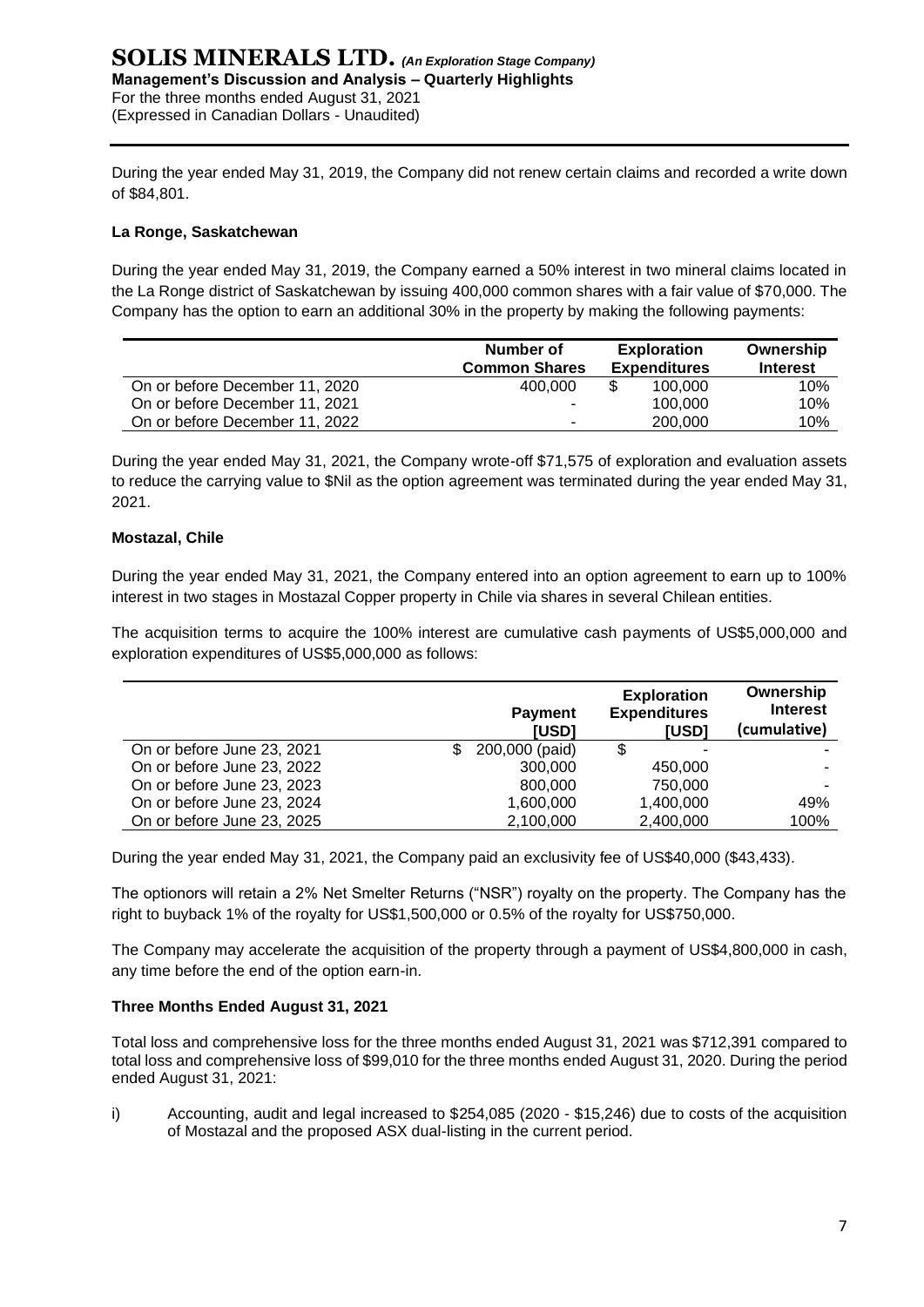- ii) Accretion of office lease liability decreased to \$Nil (2020 \$3,390) due the completion of the office lease in the previous year.
- iii) Amortization of right-of-use asset decreased to \$Nil (2020 \$38,141) due to the adoption of IFRS 16 at the beginning of the prior fiscal year.
- iv) Bank charges and interest decreased to \$919(2020 \$3,192) due to interest accrued on short-term borrowing in the comparative period.
- v) Consulting fees increased to \$110,543 (2020 \$54,000) due to increased number of consultants in the current period.
- vi) Foreign exchange gain decreased to \$2,736 (2020 \$9,976) due to fluctuations in the currency exchange in the current period.
- vii) Management fees increased to \$32,500 (2020 \$Nil) due to increased management fees in the current period.
- viii) Office increased to \$55,392 (2020 \$2,957) due to an increase in general activities in the current period.
- ix) Regulatory and filing fees increased to \$7,903 (2020 \$232) due to increased filings during the current period.
- x) Share-based compensation increased to \$253,300 (2020 \$Nil) due to options granted during the current period.

# **1.5 Liquidity and Going Concern**

The recovery of the Company's investment in exploration and evaluation properties and the attainment of profitable operations are dependent upon the discovery and development of economic precious and base metal reserves and the ability to arrange sufficient financing to bring these reserves into production. The ultimate outcome of these matters cannot presently be determined.

As the Company is in the exploration stage, no mineral producing revenue has been generated to date. The ability of the Company to meet its obligations and continue the exploration and development of its mineral properties is dependent upon its ability to continue to raise adequate financing. Historically, operating capital and exploration requirements have been funded primarily from equity financing, joint ventures, disposition of mineral properties and investments. There can be no assurance that such financing will be available to the Company in the amount required at any time or for any period or, if available, that it can be obtained on terms satisfactory to the Company. Based on the amount of funding raised, the Company's exploration program may be tailored accordingly.

Other than those obligations disclosed in the notes to its audited annual consolidated financial statements and discussed in this MD&A, the Company has no other long-term debt, capital lease obligations, operating leases, or any other long-term obligations. The Company has no outstanding debt facility upon which to draw.

The Company's cash position as at August 31, 2021 was \$1,654,581 (May 31, 2021 – \$2,548,807) and had working capital of \$1,153,832 (May 31, 2021 –\$2,106,867).

Historically, the Company's only source of funding has been the issuance of equity securities for cash. The Company has issued common share capital pursuant to private placement financings, and the exercise of warrants and options. The Company's access to exploration financing when the financing is not transaction specific is always uncertain. There can be no assurance of continued access to significant equity funding.

The Company's ability to raise additional funds may be impacted by future exploration results and changes in metal prices or market conditions.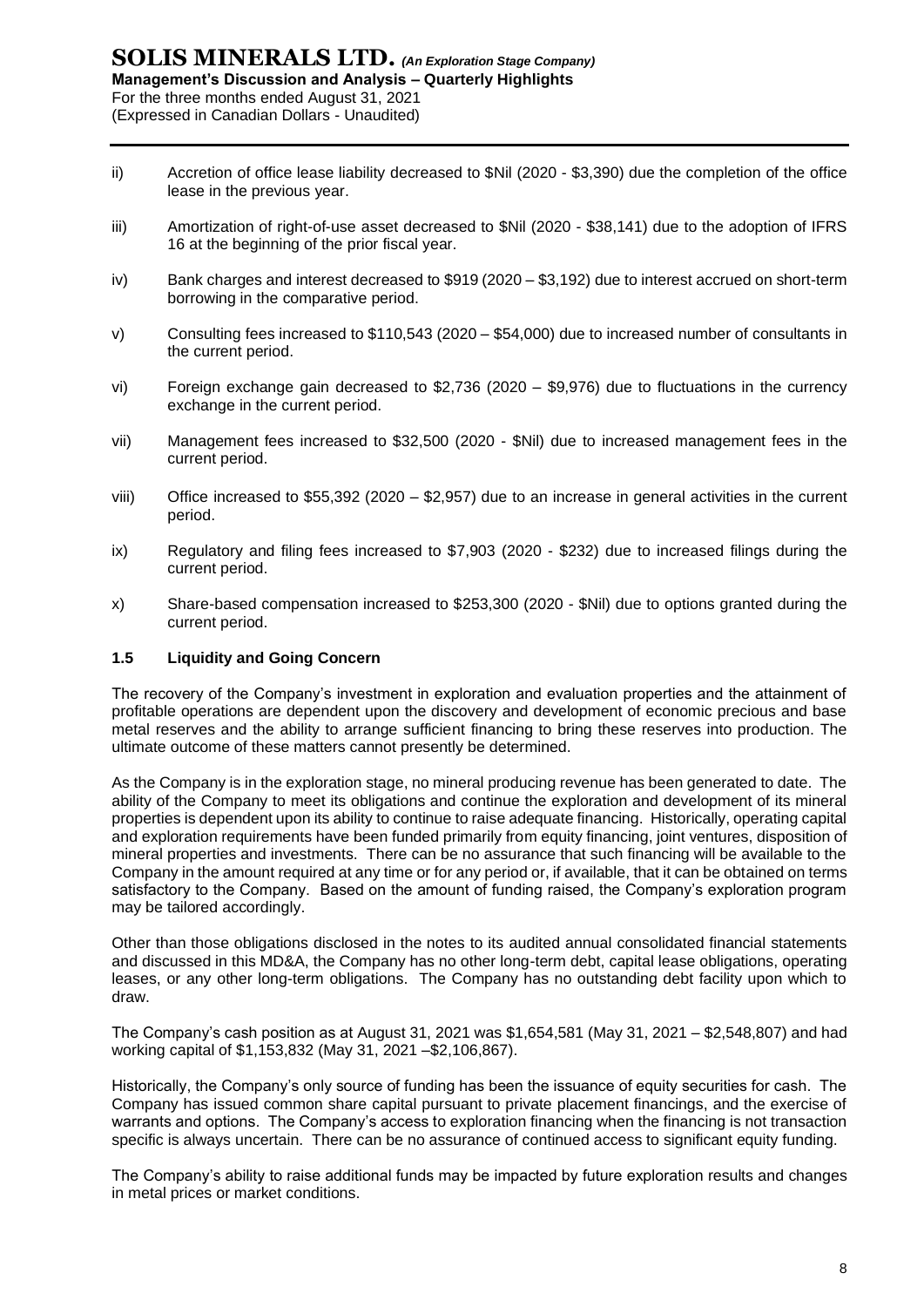In March 2020, there was a global pandemic outbreak of COVID-19. The actual and threatened spread of the virus globally has had a material adverse effect on the global economy and specifically, the regional economies in which the Company operates. The pandemic could result in delays in the course of business, including potential delays to its business plans and activities, and continue to have a negative impact on the stock market, including trading prices of the Company's shares and its ability to raise new capital. These material uncertainties may cast significant doubt upon the Company's ability to continue as a going concern and realize its assets and settle its liabilities and commitments in the normal course of business.

A detail of the Company's recently completed private placements are discussed in the section that follows.

# **1.6 Capital Resources**

During the period ended August 31, 2021, the Company didn't have any share activity.

During the year ended May 31, 2021, the Company:

- i) closed a non-brokered private placement for 6,963,400 units at a price of \$0.10 per unit for gross proceeds of \$696,340. Each unit consists of one common share and one-half share purchase warrant entitling the holder to purchase one additional common share for a period of two years at a price of \$0.20 per share. The Company incurred \$27,160 in share issuance costs.
- ii) issued 2,545,404 common shares at a value of \$407,265 to third-party lenders and related parties to settle some of the indebtedness, accounts payable and accrued liabilities of the Company for an aggregate total of \$1,018,161 resulting in a gain of \$610,896 on the settlement of debt, recognized through the consolidated statement of loss and comprehensive loss.
- iii) closed a non-brokered private placement for 350,000 units at a price of \$0.20 per unit for gross proceeds of \$70,000. Each unit consists of one common share and one-half share purchase warrant entitling the holder to purchase one additional common share for a period of two years at a price of \$0.30 per share.
- iv) closed a non-brokered private placement for 13,428,751 units at a price of \$0.20 per unit for gross proceeds of \$2,685,750. Each unit consists of one common share and one-half share purchase warrant entitling the holder to purchase one additional common share for a period of two years at a price of \$0.30 per share. The Company incurred \$117,209 in share issuance costs.

The Company incurred other share issuance costs of \$59,469 in connection with the private placements.

# **1.7 Off-Balance Sheet Arrangements**

The Company has no off-balance sheet arrangements.

#### **1.8 Transactions with Related Parties**

Key management personnel are persons responsible for planning, directing and controlling the activities of the entity, and include all directors and officers. Key management compensation during the period ended August 31, 2021 and 2020 were as follows:

|                          | Three months ended | Three months ended       |
|--------------------------|--------------------|--------------------------|
|                          | August 31, 2021    | August 31, 2020          |
| Short-term benefits      | 76.138             | 18,000                   |
| Share-based compensation | 164.873            | $\overline{\phantom{a}}$ |
| Total                    | 241.011            | 18.000                   |

Included in short term benefits are the following:

(i) \$32,500 (2020 - \$Nil) in management fees paid or accrued to a company controlled by Jason Cubitt, the Company's Chief Executive Officer.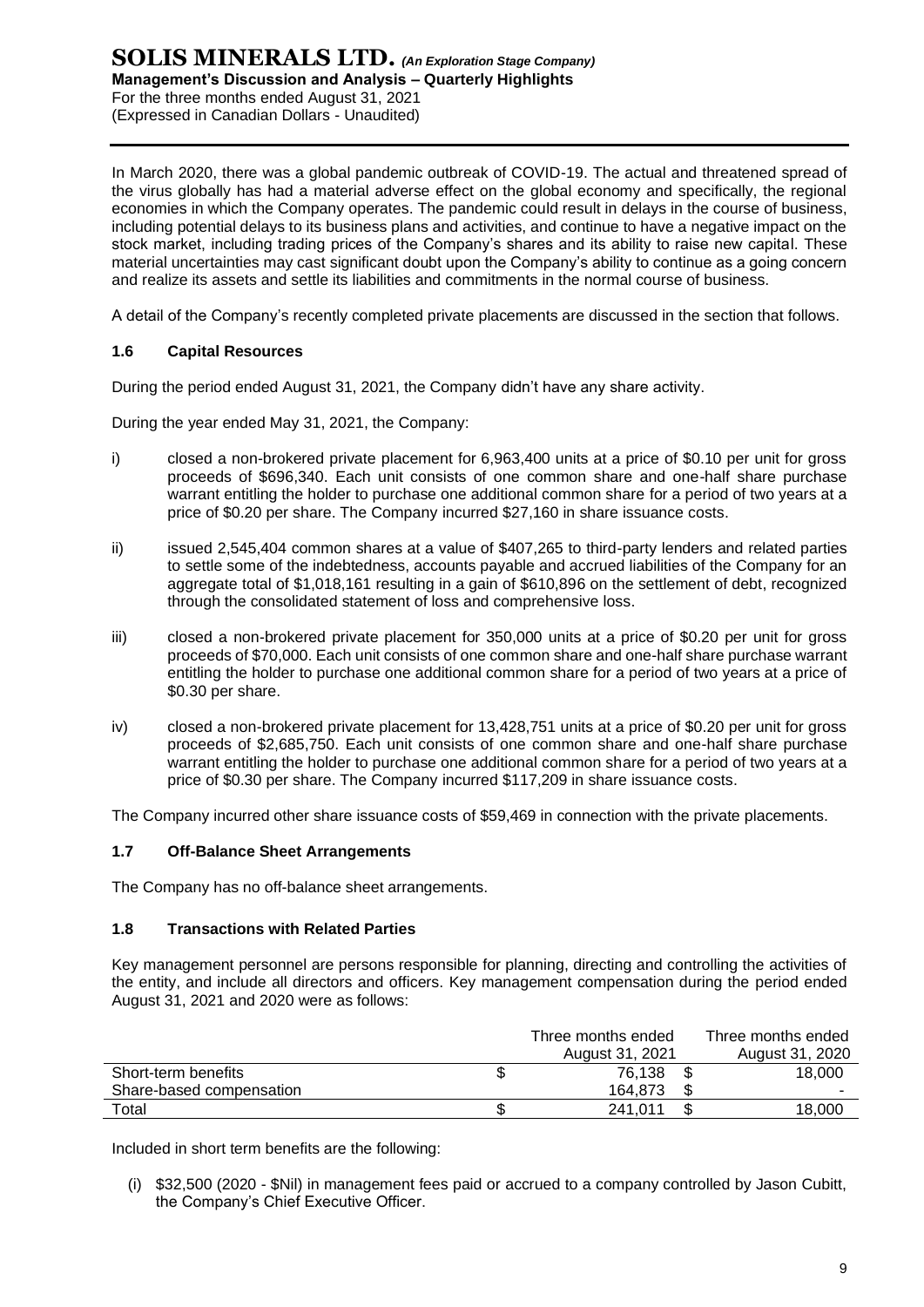- (ii) \$4,500 (2020 \$3,000) in consulting fees paid or accrued to Rachel Chae, the Company's Chief Financial Officer.
- (iii) \$18,138 (2020 \$15,000) in director fees accrued to Christopher Gale, a director of the Company.
- (iv) \$21,000 (2020 \$Nil) in consulting fees recorded under exploration and evaluation assets paid or accrued to Fred Tejada, a director of the Company.

Included in receivables is \$117,455 (May 31, 2021 - \$117,455) receivable from Jaxon Mining Inc., a Company which formerly had a shared Chief Financial Officer and shared directors, for former shared office space and administrative expenses. During the year ended May 31, 2021, the Company reclassified the receivable from current asset to non-current asset.

Included in accounts payable and accrued liabilities is \$67,473 (May 31, 2021 - \$79,285) in key management compensation payable to directors, officers and a former officer.

Included in accounts payable and accrued liabilities is \$117,326 (May 31, 2021 - \$116,478) due to Latin Resources Limited, a company with a common director.

The optionor of the La Ronge, Saskatchewan property is Ore Capital Partners Ltd., a company formerly controlled by Jason Cubitt, the Company's Chief Executive Officer.

During the year ended May 31, 2021, the Company issued 1,496,278 common shares to related parties to settle debt of \$598,511 which includes 338,158 common shares to settle the US\$100,000 option payment of Ilo Norte and Ilo Este properties which was included in accounts payable and accrued liabilities.

# **1.9 Recent Accounting Pronouncements and new standards and interpretations**

Please refer to the condensed interim consolidated financial statements for the three months ended August 31, 2021 on [www.sedar.com.](http://www.sedar.com/)

# **1.10 Financial Instruments and Other Instruments**

The Company classifies its financial instruments in the following categories: at fair value through profit and loss ("FVTPL"), at fair value through other comprehensive income (loss) ("FVTOCI") or at amortized cost. The Company determines the classification of financial assets at initial recognition. The classification of debt instruments is driven by the Company's business model for managing the financial assets and their contractual cash flow characteristics. Equity instruments that are held for trading are classified as FVTPL. For other equity instruments, on the day of acquisition the Company can make an irrevocable election (on an instrument-by-instrument basis) to designate them as at FVTOCI. Financial liabilities are measured at amortized cost, unless they are required to be measured at FVTPL (such as instruments held for trading or derivatives) or if the Company has opted to measure them at FVTPL.

The following table shows the classification under IFRS 9:

| Financial assets/liabilities             | New Classification IFRS 9 |
|------------------------------------------|---------------------------|
| Cash                                     | <b>FVTPL</b>              |
| <b>Receivables</b>                       | Amortized cost            |
| Accounts payable and accrued liabilities | Amortized cost            |
| Short-term borrowing                     | Amortized cost            |

The adoption of IFRS 9 resulted in no impact to the opening accumulated deficit nor to the opening balance of accumulated comprehensive income on June 1, 2018.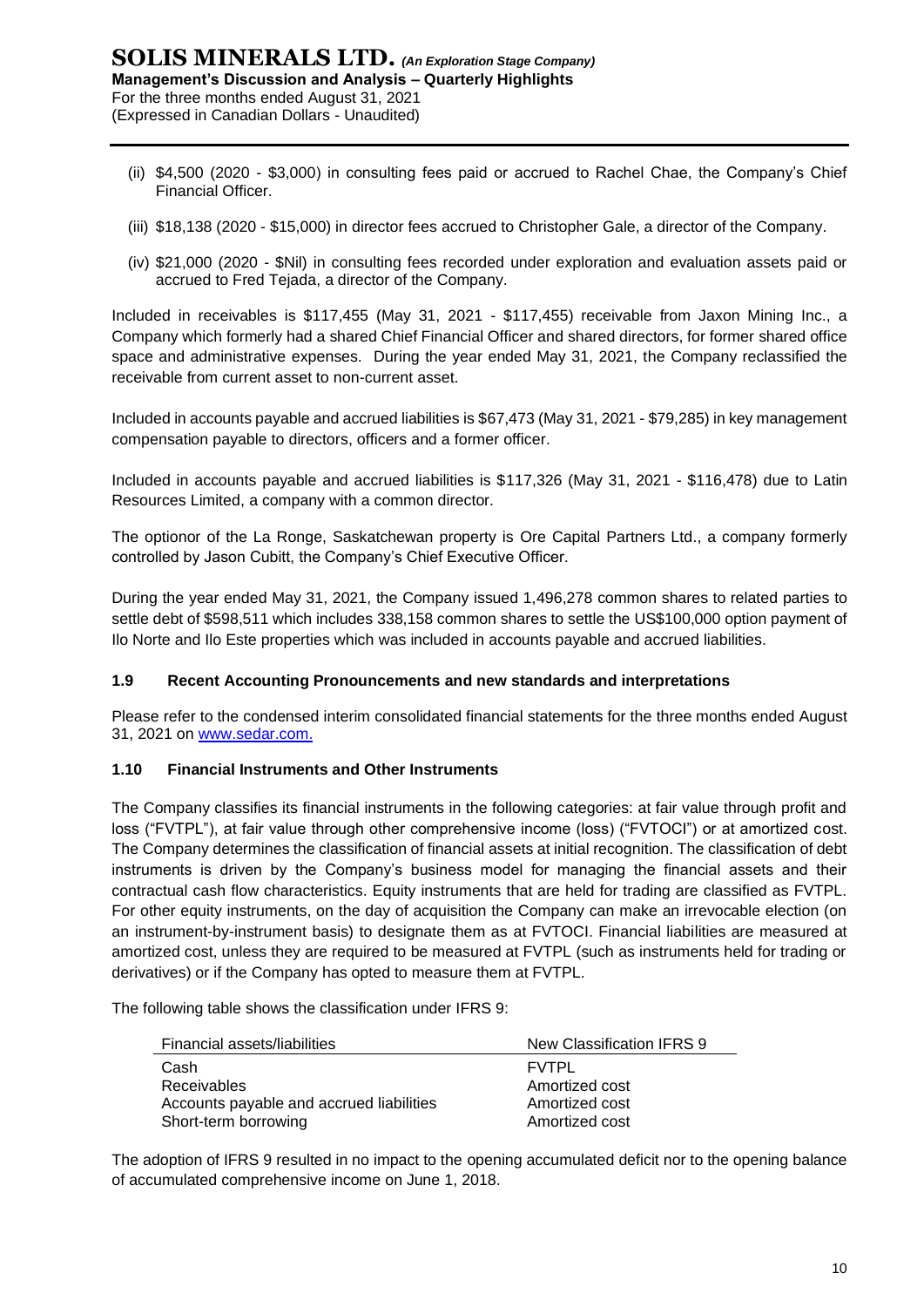The Company's risk exposure and the impact on the Company's financial instruments are summarized below.

a) Credit risk

Credit risk is the risk of loss associated with the counterparty's inability to fulfill its payment obligations. Financial instruments that potentially subject the Company to concentrations of credit risks consist principally of cash and receivables. To minimize the credit risk the Company places these instruments with a high quality financial institution. The Company's receivables consist of amounts due from a former related party. Some amounts are settled past normal trade terms and in cases where amounts become uncollectible the Company recognizes bad debt expense to write off the uncollectible amounts. At August 31, 2021, the Company had \$117,455 (May 31, 2021 - \$117,455) in amounts due from a former related party greater than 90 days and during fiscal 2021 recognized bad debt expense of \$Nil.

b) Market Risk

Market risk is the risk that the fair value of, or future cash flows from, the Company's financial instruments will significantly fluctuate due to changes in market prices. The value of financial instruments can be affected by changes in interest rates, foreign currency rates and other price risk.

(i) Interest rate risk

The Company is exposed to interest rate risk on the variable rate of interest earned on bank deposits. The fair value interest rate risk on bank deposits is insignificant as the deposits are short‐term.

The Company has not entered into any derivative instruments to manage interest rate fluctuations.

(ii) Currency risk

The Company's expenses are denominated in Canadian dollars. The Company's corporate office is based in Canada and current exposure to exchange rate fluctuations is minimal.

The Company does not have any significant foreign currency denominated monetary liabilities.

The Company is exposed to currency risk to the extent that expenditures incurred by the Company are denominated in currencies other than the Canadian dollar (primarily Mexican pesos). The Company does not manage currency risk through hedging or other currency management tools.

|                          | 2021                     | May 31,<br>August 31,<br>2021<br><b>US Dollars</b><br>US Dollars |                 | August 31,<br>2021<br><b>Mexican Pesos</b> | May 31,<br>2021<br>Mexican Pesos |                |  |
|--------------------------|--------------------------|------------------------------------------------------------------|-----------------|--------------------------------------------|----------------------------------|----------------|--|
| Cash<br>Accounts payable | 4.314<br>\$<br>(100,866) | \$                                                               | 757<br>(94,647) | (511, 559)                                 | S                                | ٠<br>(511,559) |  |
| <b>Net</b>               | (96,552)                 | S                                                                | (93, 890)       | (511,559)                                  | S                                | (511, 559)     |  |

The Company's net exposure to foreign currency risk is as follows:

# (iii) Other price risk

Other price risk is the risk that the fair value or future cash flows of a financial instrument will fluctuate due to changes in market prices, other than those arising from interest rate risk or currency risk. The Company is not exposed to other price risk.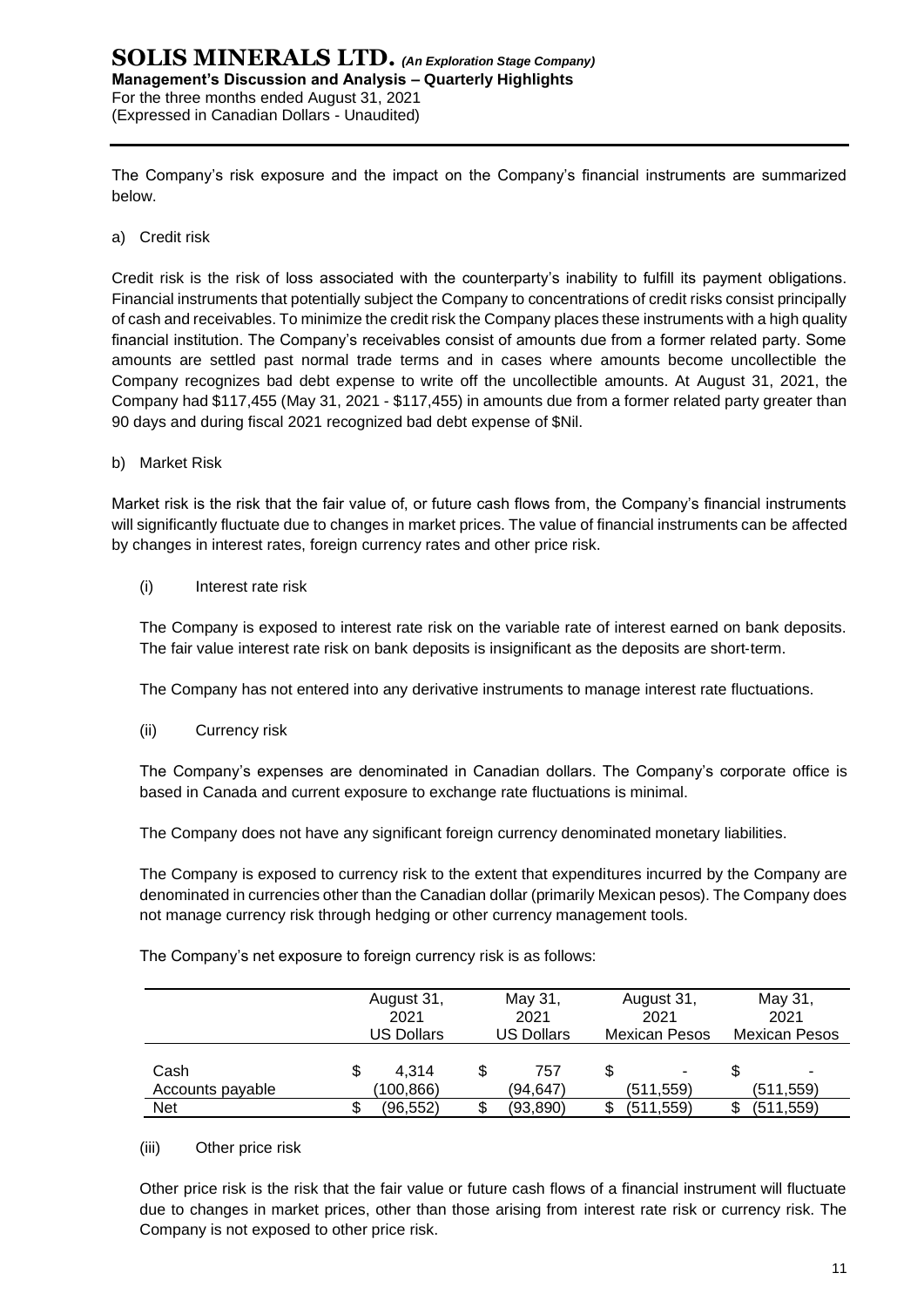# c) Liquidity risk

Liquidity risk is the risk that the Company will not be able to meet its financial obligations as they fall due. The Company has a planning and budgeting process in place to help determine the funds required to support the Company's normal operating requirements on an ongoing basis. The Company ensures that there are sufficient funds to meet its short-term business requirements, taking into account its anticipated cash flows from operations and its holdings of cash.

The following is an analysis of the contractual maturities of the Company's non-derivative financial liabilities at August 31, 2021:

|                                                               | Within<br>60 days            | <b>Between</b><br>$61-90$ days | More than<br>90 days |   |
|---------------------------------------------------------------|------------------------------|--------------------------------|----------------------|---|
| Accounts payable<br>Accrued liability<br>Short-term borrowing | 416,220<br>120,125<br>51,016 |                                | \$                   | - |
|                                                               | 587,361                      |                                | ง                    |   |

The following is an analysis of the contractual maturities of the Company's non-derivative financial liabilities at May 31, 2021:

|                                                               | Within<br>60 days |                              |   | <b>Between</b><br>$61-90$ days | More than<br>90 days |             |
|---------------------------------------------------------------|-------------------|------------------------------|---|--------------------------------|----------------------|-------------|
| Accounts payable<br>Accrued liability<br>Short-term borrowing |                   | 380,190<br>104,986<br>51,016 | S |                                | \$                   | ۰<br>-<br>- |
|                                                               |                   | 536,152                      |   |                                | ง                    | -           |

# **1.11 Other MD&A Requirements**

# **Disclosure of Outstanding Share Data**

At October 29, 2021, there were 32,741,654 outstanding common shares, 2,900,000 outstanding stock options and 12,775,075 outstanding share purchase warrants.

# **Risks and uncertainties**

The Company is in the business of acquiring and exploring mineral properties, which is a highly speculative endeavour, and the Company's future performance may be affected by events, risks or uncertainties that are outside of the Company's control.

The Company's management consider the risks disclosed to be the most significant to potential investors of the Company, but not all risks associated with an investment in securities of the Company. If any of these risks materialize into actual events or circumstances or other possible additional risks and uncertainties of which the directors are currently unaware or which they consider not be material in relation to the Company's business, actually occur, the Company's assets, liabilities, financial condition, results of operations (including future results of operations), business and business prospects, are likely to be materially and adversely affected.

In such circumstances, the price of the Company's securities could decline, and investors may lose all or part of their investment.